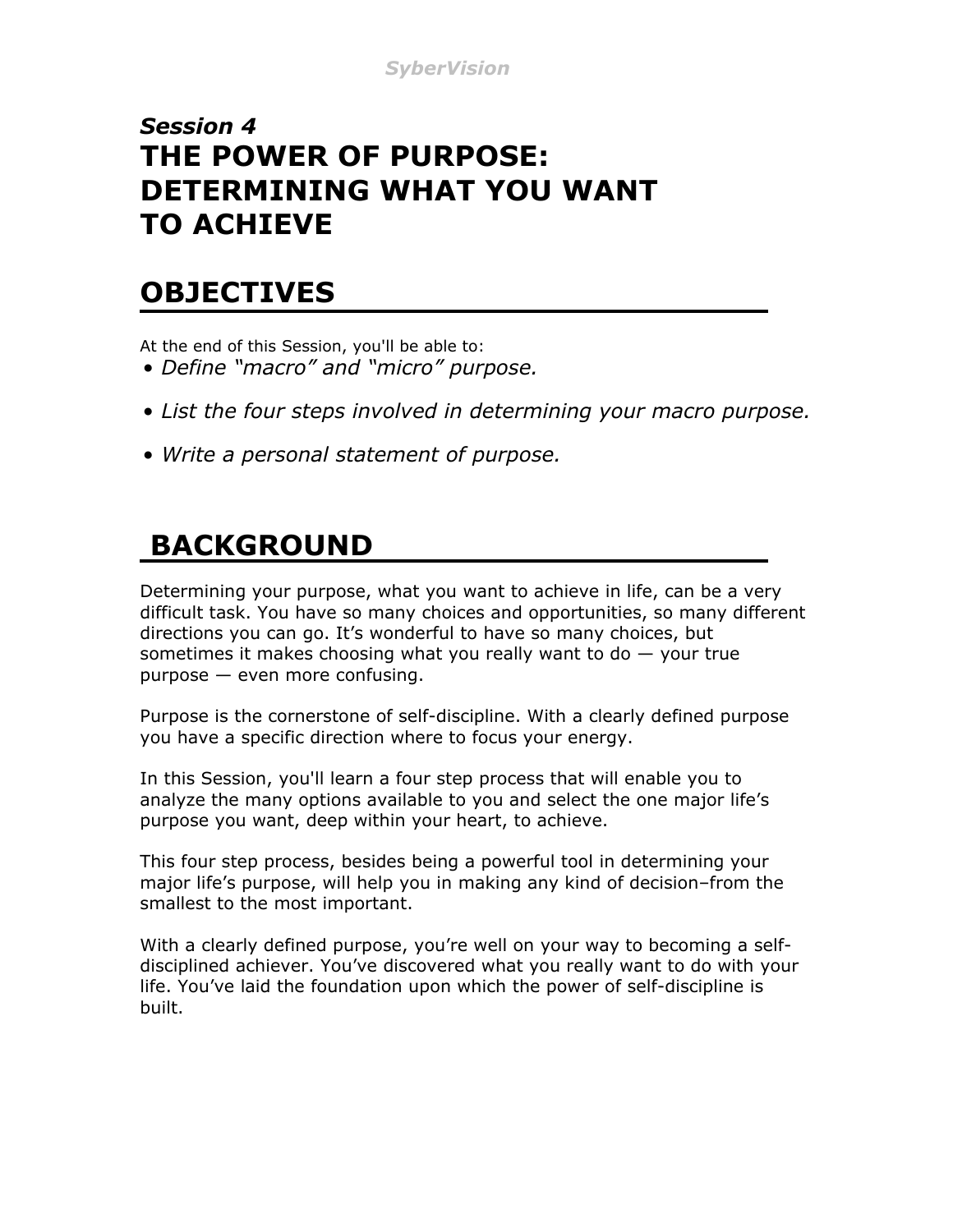# **PRACTICE**

- 1. Listen to Session 4, "The Power of Purpose: How to Determine What You Want To Achieve."
- 2. As you have listened to the narrator describe "macro" and "micro" purpose, write in your own words a brief description of each. Macro Purpose:

Micro Purpose:

3. When you are instructed to do so by the narrator, write in the space provided below each of your five wishes. Begin each wish with "I want…"

Wish One:

Wish Two:

Wish Three: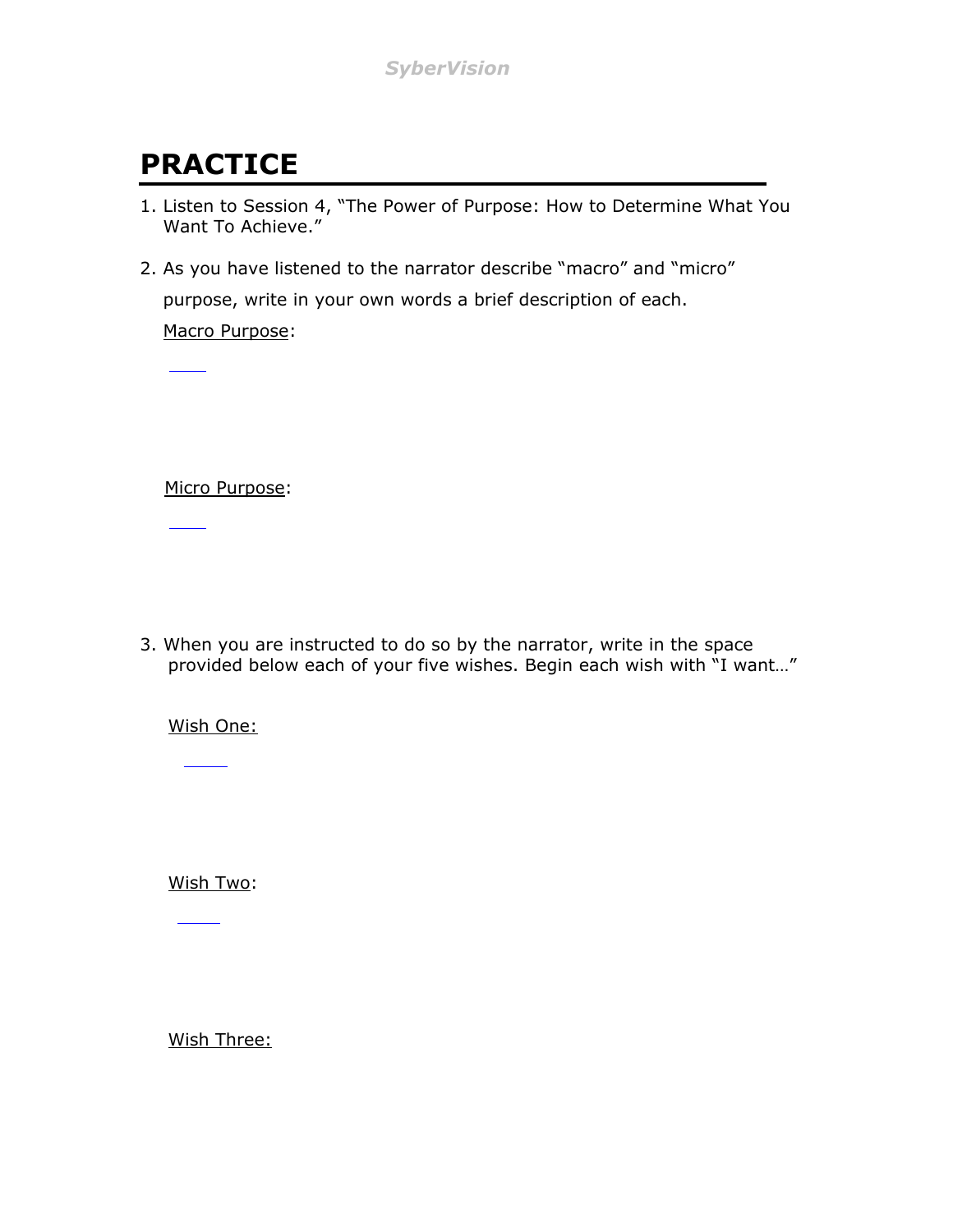*SyberVision*

Wish Four:

Wish Five:

4. Select the one wish that is the most important to you. In the space provided below write a brief statement why the wish is the most important to you.

5. When instructed by the narrator, read the following biographical summary of Thomas Arnold:

> Thomas Arnold (1795-1882). Some people are loved without being respected, and others are respected without being loved. Arnold of Rugby was loved by many — respected and admired by everyone who knew him. Born at Cowes, Isle of Wright, this great headmaster and scholar was educated at Winchester and at Oxford in England, where he distinguished himself in classics and history. He left Oxford in 1819, and after nine years of study and writing was elected headmaster of Rugby School. His powerful personality set its mark on the school from the first and made it great in a new sense. He was very religious and he inspired his boys with new and more serious ideals of scholarship and life.

He found time, too, during the 14 years of his headmastership, to publish sermons, an edition of the Greek historian Thucydides, and a history of Rome. In 1841 he was appointed professor of modern history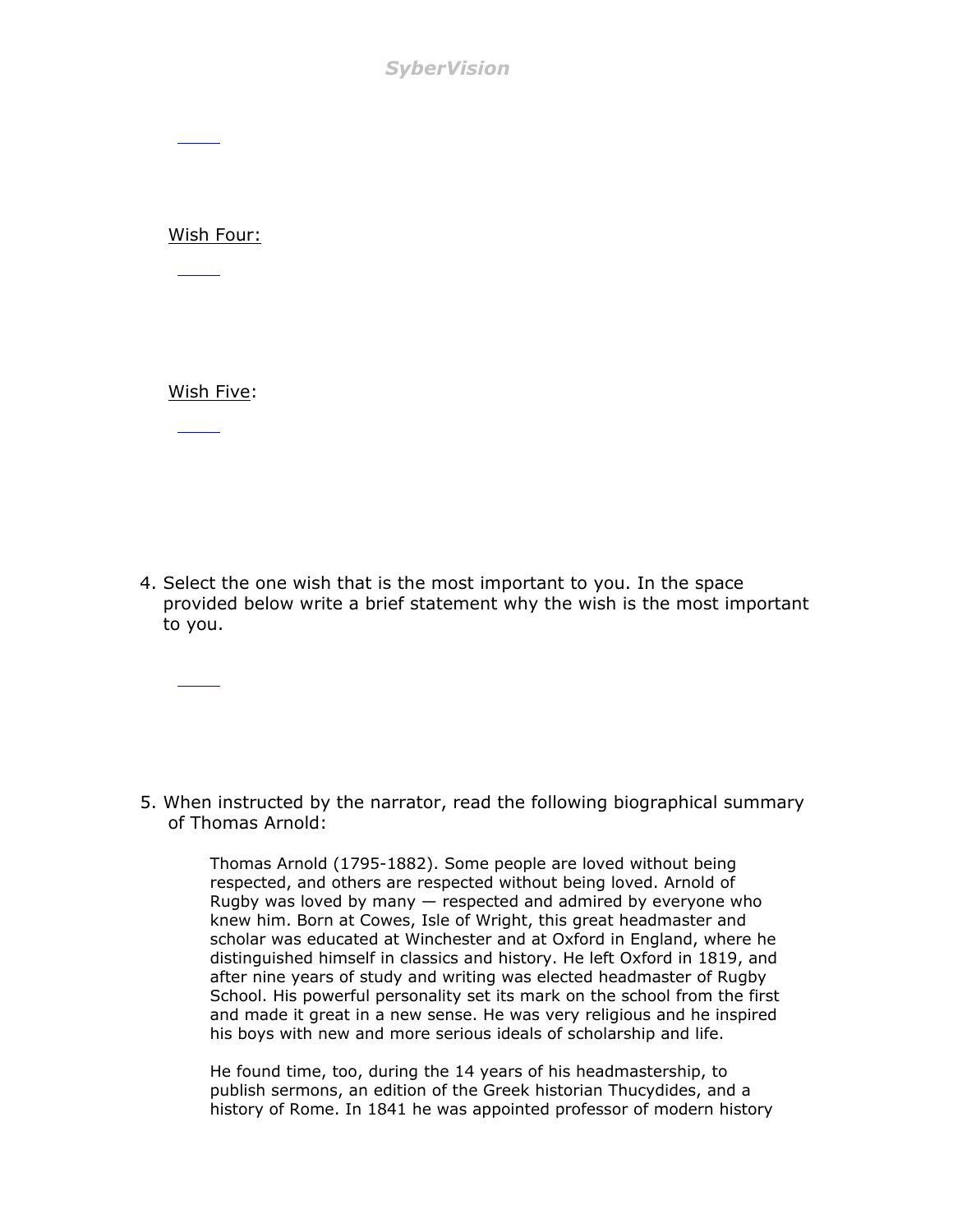at Oxford but died the following year. He was buried in Rugby Chapel and his son Matthew wrote a beautiful eulogy about him on that occasion. Arnold was too forthright to be tactful in his dealings with boys or indeed with grown-up, but he always won their respect, and often their love by his high-minded attitude toward life and its responsibilities.

6. When instructed by the narrator, write in the space below your personal biographical statement.

 $\mathcal{L}_\text{max}$ 

#### **CREATIVE BIOGRAPHY MY PERSONAL BIOGRAPHICAL STATEMENT**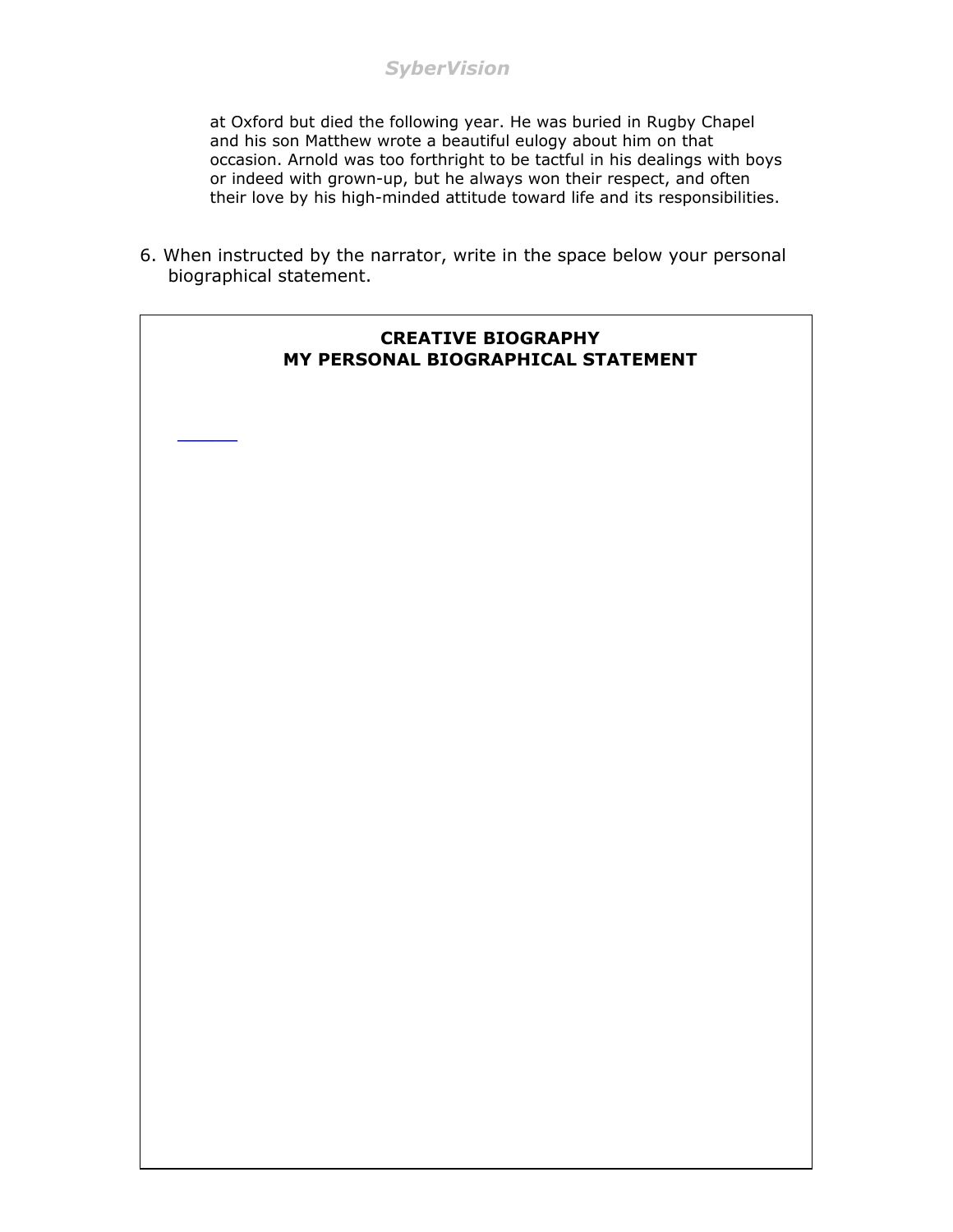7. When instructed by the narrator, write in the space below your personal statement of purpose.



# **POINTS TO REMEMBER**

- An emotionally compelling purpose is the foundation of the power of selfdiscipline.
- Your statement of purpose should reflect your inner-most desire what you want to achieve in life above all else.
- Your written statement of purpose can be as general as you want it to be. It is a focusing tool rather than a detailed blueprint of how you are going to achieve it.
- Give serious thought to the "Limitless Wishing" exercise. Do not approach it lightly. It is an integral part of this program.

### **PROGRESS CHECK**

1. Without looking back at your notes, write a brief description of a "macro" purpose.

2. Without looking back at your notes, write a brief description of a "micro" purpose.